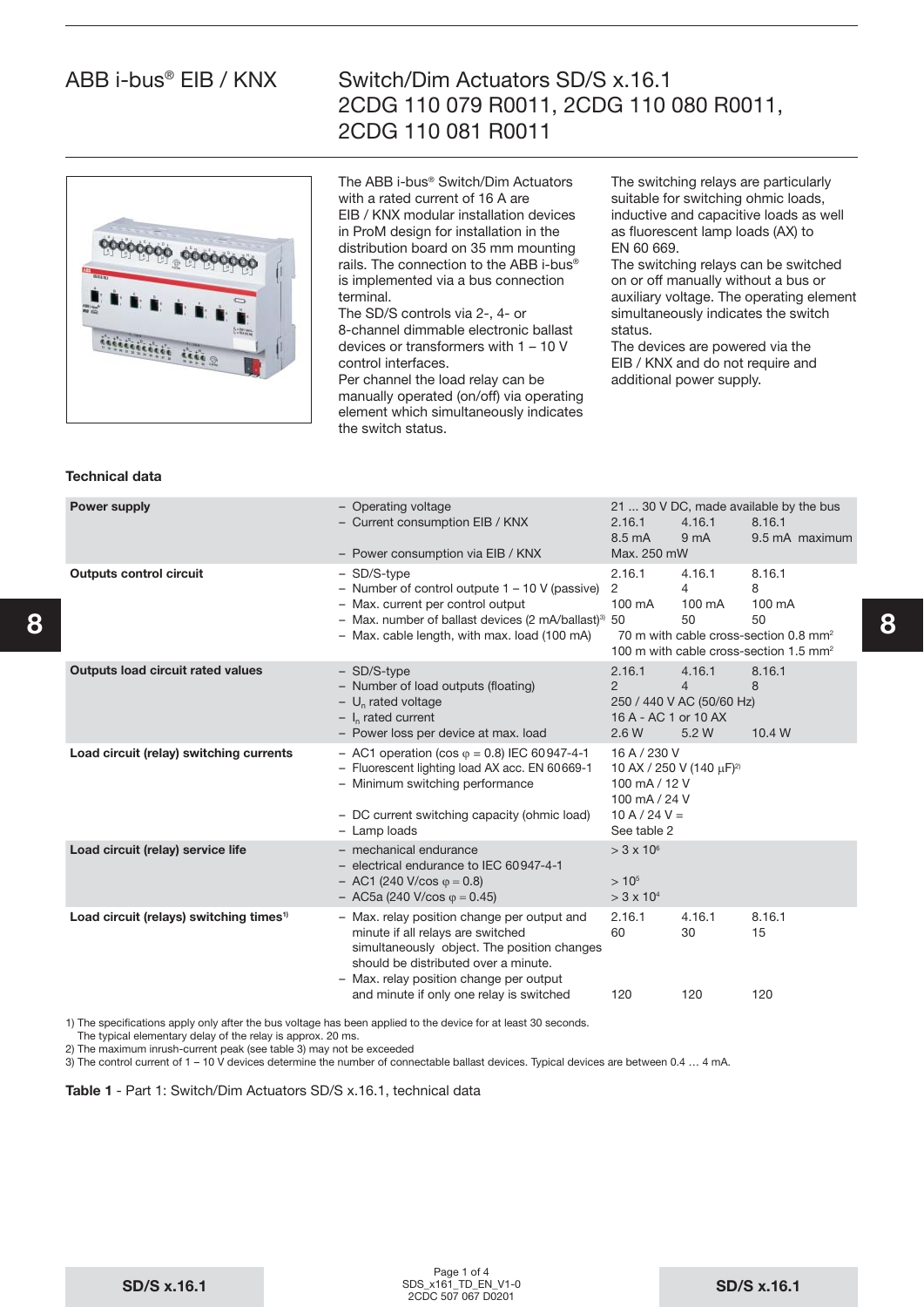# Switch/Dim Actuators SD/S x.16.1 2CDG 110 079 R0011, 2CDG 110 080 R0011, 2CDG 110 081 R0011

### **Technical data** (Continuation from page 1)

| Connections: ABB i-bus <sup>®</sup> | $-$ EIB / KNX                                                                                                                                                                      | Bus connection terminal,<br>0.8 mm $\varnothing$ , single core                                                                                                                                                                                                                                                                    |  |  |
|-------------------------------------|------------------------------------------------------------------------------------------------------------------------------------------------------------------------------------|-----------------------------------------------------------------------------------------------------------------------------------------------------------------------------------------------------------------------------------------------------------------------------------------------------------------------------------|--|--|
| <b>Connections: control circuit</b> | - 2 terminals per control circuit<br>- sleeves without/with plastic<br>- TWIN sleeves<br>- Tightening torque                                                                       | Screw terminal with slotted screw<br>0.2  2 mm <sup>2</sup> finely stranded<br>0.2  4 mm <sup>2</sup> single core<br>$0.25 2.5 / 0.25 4$ mm <sup>2</sup><br>$0.5 - 2.5$ mm <sup>2</sup><br>Contact pin length min. 8 mm<br>Max. 0.6 Nm                                                                                            |  |  |
| <b>Connections: load circuit</b>    | - 2 terminals per load circuit<br>- sleeves without/with plastic<br>- TWIN sleeves<br>- Tightening torque                                                                          | Screw terminal with universal head (PZ 1)<br>0.2  4 mm <sup>2</sup> finely stranded,<br>$2 \times (0.2 - 2.5$ mm <sup>2</sup> )<br>$0.2$ 6 mm <sup>2</sup> single core,<br>$2 \times (0.2 - 4$ mm <sup>2</sup> )<br>$0.252,5/0.254$ mm <sup>2</sup><br>$0.5 - 2.5$ mm <sup>2</sup><br>Contact pin length min. 8 mm<br>Max. 0.8 Nm |  |  |
| Operating and display elements      | - Red LED and EIB / KNX push button<br>- Switch position display                                                                                                                   | for assignment of the physical address<br>Relay operator                                                                                                                                                                                                                                                                          |  |  |
| <b>Enclosure</b>                    | $-$ IP 20                                                                                                                                                                          | to EN 60 529                                                                                                                                                                                                                                                                                                                      |  |  |
| Safety class                        | $-$ II                                                                                                                                                                             | to EN 61 140                                                                                                                                                                                                                                                                                                                      |  |  |
| <b>Isolation category</b>           | - Overvoltage category<br>- Pollution degree                                                                                                                                       | III to EN 60 664-1<br>2 to EN 60 664-1                                                                                                                                                                                                                                                                                            |  |  |
| EIB / KNX safety extra low voltage  | $-$ SELV 24 V DC                                                                                                                                                                   |                                                                                                                                                                                                                                                                                                                                   |  |  |
| Temperature range                   | - Operation<br>- Storage<br>- Transport                                                                                                                                            | $-5^{\circ}$ C  + 45 $^{\circ}$ C<br>$-25$ °C  + 55 °C<br>$-25 °C  + 70 °C$                                                                                                                                                                                                                                                       |  |  |
| <b>Environmental conditions</b>     | - humidity                                                                                                                                                                         | Max. 93%, moisture condensation<br>should be excluded                                                                                                                                                                                                                                                                             |  |  |
| Design                              | - Modular installation device (MDRC))<br>- SD/S-type<br>- Dimensions (H $\times$ W $\times$ D)<br>- Width W in mm<br>- Mounting width (modules at 18 mm)<br>- Mounting depth in mm | Modular installation device, ProM<br>8.16.1<br>2.16.1<br>4.16.1<br>90 x W x 64.5<br>144<br>72<br>108<br>$\overline{4}$<br>8<br>6<br>64.5<br>64.5<br>64.5                                                                                                                                                                          |  |  |
| Weight                              | - in ka                                                                                                                                                                            | 0.18<br>0.28<br>0.46                                                                                                                                                                                                                                                                                                              |  |  |
| <b>Installation</b>                 | - On 35 mm mounting rail                                                                                                                                                           | EN 60 715                                                                                                                                                                                                                                                                                                                         |  |  |
| <b>Mounting position</b>            | - as required                                                                                                                                                                      |                                                                                                                                                                                                                                                                                                                                   |  |  |
| Housing, colour                     | - Plastic housing, grey                                                                                                                                                            |                                                                                                                                                                                                                                                                                                                                   |  |  |
| <b>Approvals</b>                    | - EIB / KNX to EN 50 090-2-2                                                                                                                                                       | Certification                                                                                                                                                                                                                                                                                                                     |  |  |
| <b>CE</b> mark                      | - in accordance with the EMC guideline and<br>low voltage quideline                                                                                                                |                                                                                                                                                                                                                                                                                                                                   |  |  |

**Table 1** - Part 2: Switch/Dim Actuators SD/S x.16.1, technical data

| Note: | Connection of 230 mains voltage to one of the $1 - 10$ V outputs leads<br>to the destruction of the $1 - 10$ V output.                                                                                                                                                                                             |
|-------|--------------------------------------------------------------------------------------------------------------------------------------------------------------------------------------------------------------------------------------------------------------------------------------------------------------------|
| Note: | Control, load and EIB / KNX sides are electrically isolated. Individual switching<br>outputs are floating outputs. When connecting the control line it is important<br>to consider that the control outputs each feature a common reference ground<br>with one another.                                            |
| Note: | Several electronic ballast devices with $1 - 10$ V interfaces can be controlled with<br>a channel of the Switch/Dim Actuators. The number of dimmable ballast devices<br>per channel is limited both by the switching and the control powers of the<br>Switch/Dim Actuator. See description in the product manual. |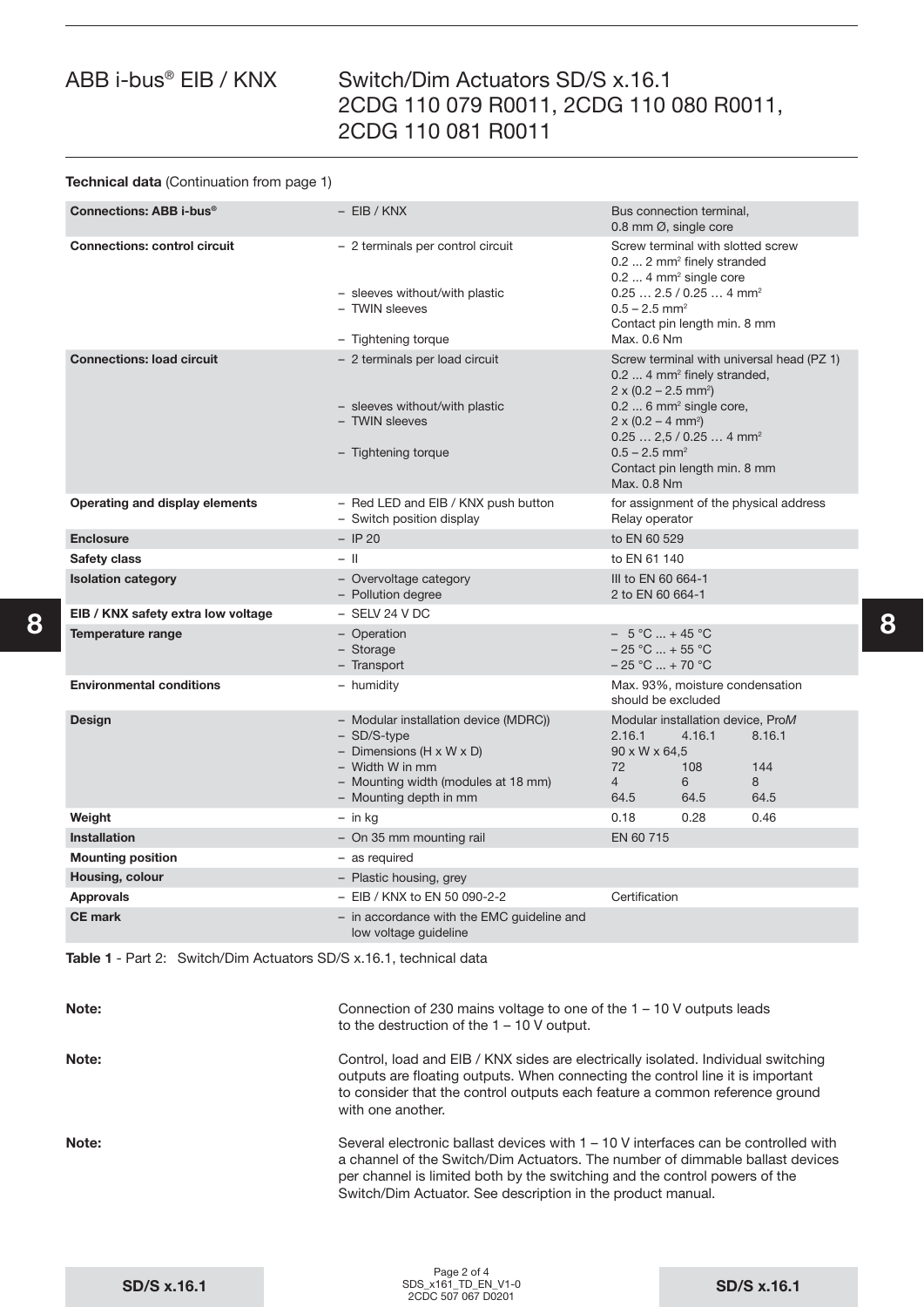# Switch/Dim Actuators SD/S x.16.1 2CDG 110 079 R0011, 2CDG 110 080 R0011, 2CDG 110 081 R0011

#### **Lamp loads, switching powers for lamp circuit**

| Lamps                                                                                 | - Incandescent lamp load                                                                                                                                        | 2300 W                     |
|---------------------------------------------------------------------------------------|-----------------------------------------------------------------------------------------------------------------------------------------------------------------|----------------------------|
| Fluorescent lamps T5 / T8                                                             | - Uncorrected luminaire<br>- Parallel compensated<br>- DUO circuit                                                                                              | 2300 W<br>1500 W<br>1500 W |
| Low-volt halogen lamps                                                                | - Inductive transformer<br>- Electronic transformer<br>- Halogen lamp 230 V                                                                                     | 1200 W<br>1500 W<br>2300 W |
| Dulux lamp                                                                            | - Uncorrected luminaire<br>- Parallel compensated                                                                                                               | 1100 W<br>1100 W           |
| Mercury-vapour lamp                                                                   | - Uncorrected luminaire<br>- Parallel compensated                                                                                                               | 2000 W<br>2000 W           |
| <b>Switching capacity</b> (switching contact) $\frac{1}{1}$                           | - Max. peak inrush-current Ip $(150 \mu s)$<br>$-$ Max. peak inrush-current Ip (250 $\mu$ s)<br>- Max. peak inrush-current $\log$ (600 $\mu$ s)                 | 400 A<br>320 A<br>200 A    |
| Number of electronic ballast devices<br>$(T5/T8, \text{ single element})^{\text{th}}$ | $-18$ W (ABB EVG 1 x 58 CF)<br>$-$ 24 W (ABB EVG-T5 1 x 24 CY)<br>$-$ 36 W (ABB EVG 1 x 36 CF)<br>$-58$ W (ABB EVG 1 x 58 CF)<br>$-$ 80 W (Helvar EL 1 x 80 SC) | 23<br>23<br>14<br>11<br>10 |

1) For multiple element lamps or other types the number of electronic ballast devices must be determined using the peak inrush current of the electronic ballast devices. See description in the product manual.

**Table 2:** Lamp load for load current circuit SD/S x.16.1

| <b>Application program</b> | <b>Number</b><br>communication objects | Max, number of<br>group addresses | Max. number of<br>associations |
|----------------------------|----------------------------------------|-----------------------------------|--------------------------------|
| Switch Dim 2f 1 - 10 V/1   | 40                                     | 254                               | 255                            |
| Switch Dim 4f 1 - 10 V/1   | 80                                     | 254                               | 255                            |
| Switch Dim 8f 1 - 10 V/1   | 160                                    | 254                               | 255                            |

**Table 3:** User programs SD/S x.16.1

**Note: The programming requires EIB Software Tool ETS2 V1.3 or higher.** If ETS3 is used a ".VD3" or higher type file must be imported. The application program is in the ETS2 / ETS3 at ABB / Lighting / Switching/ Dimming Actuators 1-10 V / Switch Dim xf 1-10 V/1  $(x =$  number of outputs 2, 4 or 8) **Note:** Note: The devices do not support the closing function of a project or the KNX devices in the ETS. If you inhibit access to all devices of the project with a "BA password" (ETS2) or "BCU code" (ETS3), it has no effect on this device. Data can still be read and programmed.

 See the product manual "Switch/Dim Actuators SD/S" for a detailed description of the application program. The manual is available free of charge on the Internet at www.abb.de/eib.